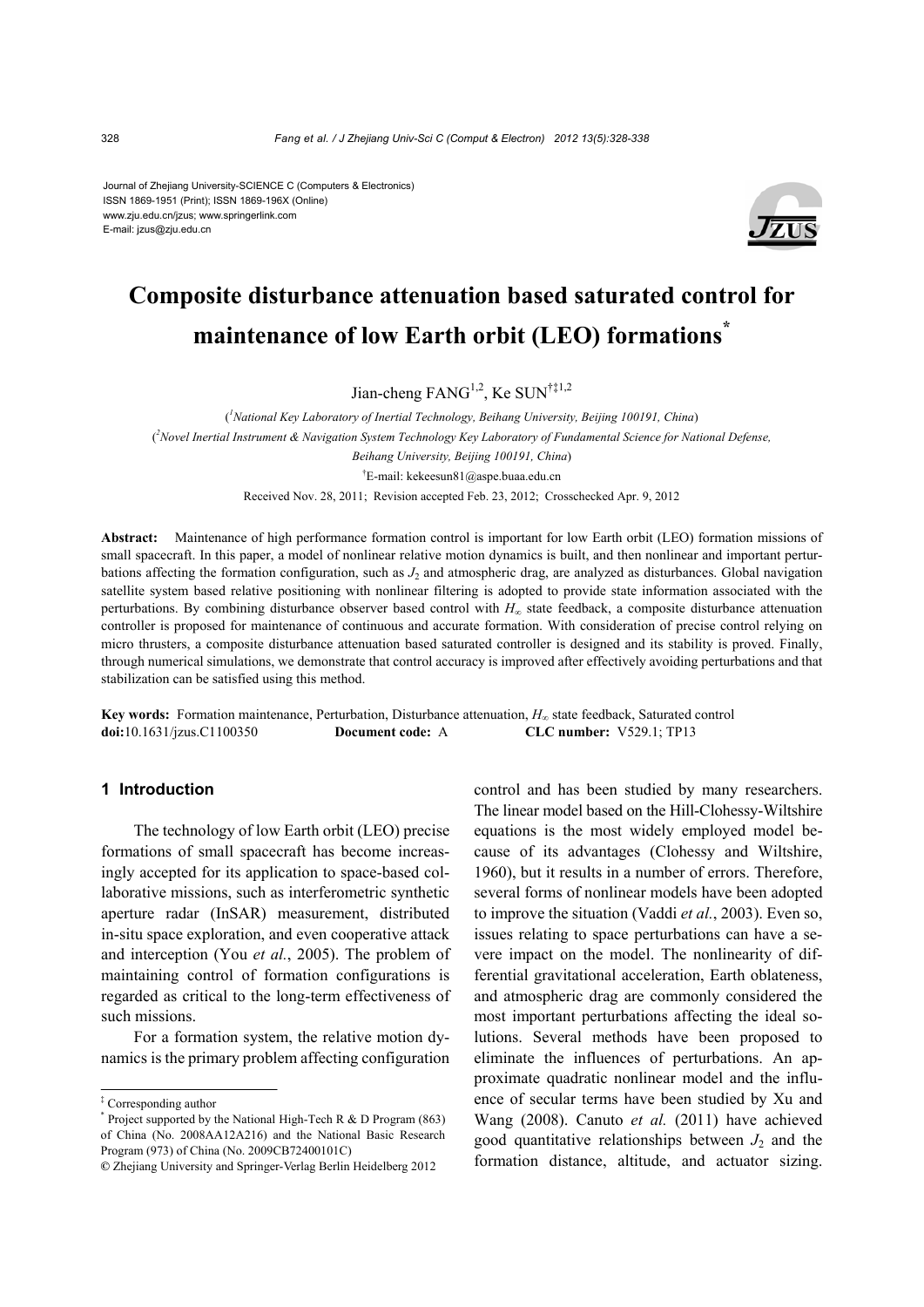Linear  $J_2$  and atmosphere drag have been discussed by Zhang *et al.* (2009). They obtained good solutions but still with errors when simplifying perturbation models. Alfriend *et al.* (2000) and Wnuk and Golebiewska (2007) derived very complex nonlinear perturbations, but these are not convenient for applications in engineering.

High performance and real-time relative navigation are also important as they can provide essential relative state information for the control system. In particular, some states are associated with perturbations. Global navigation satellite system (GNSS) technology is quite mature for spacecraft single-point navigation, and various filters have been presented to improve navigation performance (Yoon and Lundberg, 2001; Fang and Gong, 2010). Recently, this kind of technology has been generalized for formation relative navigation and has achieved considerable success (Winternitz *et al.*, 2009; Buist *et al.*, 2011), but it is still troubled by the nonlinearity of the state equations, and system and measurement noises. For cooperative space missions, formations usually need purpose built designs, such as along-track-follow, fly-around, or Pendulum (Zhang YL *et al.*, 2008; Zhang JX *et al.*, 2009). Obviously, stability of the configuration determines the tasks' long-term effectiveness. Therefore, designing a controller with high precision and robustness is critical for the maintenance of formation configuration, and avoidance of perturbations is the key step. Wang and Zhang (2007) designed a sliding mode control for formation maintenance, mainly against *J*2 perturbations. Massioni *et al.* (2011) designed an *H*∞ robust control for configuration stability and Schaub *et al.* (2000) and Zhang *et al.* (2009) adopted a mean orbital element nonlinear feedback control for avoiding the effects of perturbations. But some treatments for perturbations are not yet precise enough, and even partially uncertain perturbations are dealt with as known. Thus, the important perturbations need to be analyzed discriminately and estimated accurately as disturbances to the ideal relative motion model. For disturbance estimation and avoidance, an embedded model control (EMC) was proposed by Canuto (2007), and a disturbanceobserver-based control (DOBC) was summarized by Guo *et al.* (2006). The DOBC can estimate exogenous disturbances and modeling errors that can be compensated for through feed-forward. Guo and Chen (2005) presented a DOBC for use in the fields of robot and missile robust control. Furthermore, DOBC has advantages for integration with other conventional controllers (e.g., variable structure and proportional–integral–derivative (PID)) and is less conservative in relation to disturbance types.

The achievement of precise configuration maintenance control requires the support of an advanced micro propulsion system, such as the novel high specific impulse continuous thruster presented by Canuto *et al.* (2011). Thus, the problem of actuator saturation must be balanced in the process of designing the controller.

#### **2 Problem statement and preliminaries**

## **2.1 Coordinate frame and definitions**

Before the problem statement, several relevant definitions should be introduced. Relative states among spacecraft are generally expressed in the relative coordinate frame, with its origin  $O_r$  coinciding with the master spacecraft's geometric center (see  $O_F X_r Y_r Z_r$  in Fig. 1), where the  $X_r$  axis is along the Earth's radius,  $Z_r$  is parallel to the orbital plane normal, and  $Y_r$  is tangential to the orbit. This is the same as the master coordinate frame  $o_m x_m y_m z_m$ . Similarly, the slave spacecraft's coordinate frame is  $o_s x_s y_s z_s$  and  $O_iX_iY_iZ_i$  is the Earth core inertial coordinate frame.



**Fig. 1 Coordinate frames for spacecraft formation**

**Definition 1** (Orbital elements)  $i_m$ ,  $f_m$ ,  $\omega_m$ , and  $\Omega_m$ represent the master's orbital elements of inclination, true anomaly, argument of perigee, and right ascension of the ascending node (RAAN), respectively;  $i_s$ ,  $f_s$ ,  $\omega_s$ , and  $\Omega_s$  represent the slave's inclination, true anomaly, argument of perigee, and RAAN, respectively.

**Definition 2** (Conversion matrixes)  $R_{ri}(i_m, f_m, \omega_m)$ *Ω*m) represents the conversion matrix from the Earth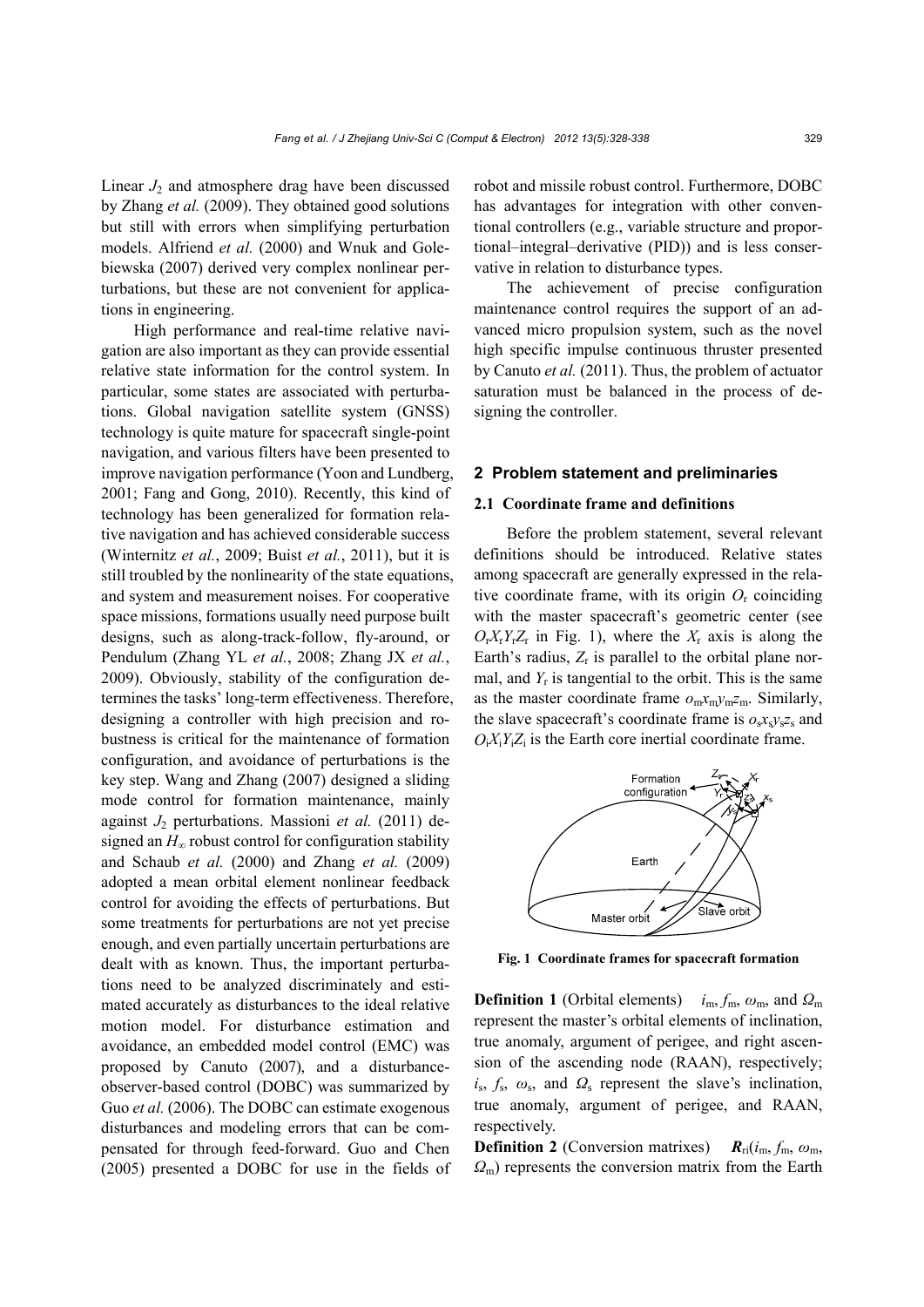core inertial coordinate frame to the relative coordinate frame;  $\mathbf{R}_{si}(i_s, f_s, \omega_s, \Omega_s)$  denotes the conversion matrix from the Earth core inertial coordinate frame to the slave coordinate frame;  $R_{rs}$  represents the conversion matrix from the slave to the relative coordinate frame. According to the Euler angular algorithm, we know that  $R_{rs} = R_{ri}R_{is} = R_{ri}R_{si}^{-1}$ .

# **2.2 Nonlinear relative dynamics modeling and disturbance analysis**

For formation configuration maintenance, relative attitudes are not considered in relative states in this paper. Circular orbit formation is discussed here although zero eccentricity is difficult to achieve except under strict orbit control, which is not the case in this paper. Therefore, according to the relative motion between the master and the slaves, the relative dynamics can be described by the following differential equations:

$$
\ddot{x} = n^2 x + 2n\dot{y} - \frac{\mu(a_m + x)}{[(a_m + x)^2 + y^2 + z^2]^{3/2}} + \frac{\mu}{a_m^2} + P_{\text{2x}} + P_{\text{adv}} + D_{\text{unx}},
$$
\n(1)

$$
\ddot{y} = n^2 y - 2n\dot{x} - \frac{\mu y}{[(a_m + x)^2 + y^2 + z^2]^{3/2}}
$$
 (2)

$$
+P_{J_2y} + P_{\text{ady}} + D_{\text{uny}},
$$

$$
\ddot{z} = -\frac{\mu z}{\left[ \left( a_{\rm m} + x \right)^2 + y^2 + z^2 \right]^{3/2}} + P_{J_2 z} + P_{\rm adz} + D_{\rm unz} , \tag{3}
$$

where *x*, *y*, and *z* are relative positions in the relative coordinate frame,  $a_m$  is the master's orbital radius,  $\mu$  is a gravitational parameter,  $n = \sqrt{\mu/a_m^3}$  is the master's mean angular velocity,  $P_{J,x}$ ,  $P_{J,y}$ , and  $P_{J,z}$  refer to  $J_2$ perturbations along three axes of the relative coordinate frame, and  $P_{\text{adv}}$ ,  $P_{\text{adv}}$ , and  $P_{\text{adv}}$  are atmospheric drag perturbations.  $D_{\text{un}x}$ ,  $D_{\text{un}y}$ , and  $D_{\text{un}z}$  represent a combination of other less influential environmental perturbations, such as solar-lunar gravitation, solar radiation pressure, and geomagnetic attraction, which are considered negligible for the LEO close formation in this paper.

To analyze every item of Eqs.  $(1)$ – $(3)$  carefully, we need to write them in another form as follows:

$$
\dot{X} = \begin{bmatrix} \dot{x} & \dot{y} & \dot{z} & \ddot{x} & \ddot{y} & \ddot{z} \end{bmatrix}^{\mathrm{T}} \n= AX + F + B_{J_2} P_{J_2} + B_{ad} P_{ad},
$$
\n(4)

$$
A = \begin{bmatrix} 0_{3\times 3} & I_{3\times 3} \\ n^2 & 0 & 0 & 0 & 2n & 0 \\ 0 & n^2 & 0 & -2n & 0 & 0 \\ 0 & 0 & 0 & 0 & 0 & 0 \end{bmatrix},
$$
 (5)

$$
F = \begin{bmatrix} 0 & 0 & 0 & 0 & 0 & 0 \end{bmatrix}
$$
  
\n
$$
F = \begin{bmatrix} 0_{3x1} \\ \frac{\mu}{a_m^2} - \frac{\mu(a_m + x)}{[(a_m + x)^2 + y^2 + z^2]^{3/2}} \\ -\frac{\mu y}{[(a_m + x)^2 + y^2 + z^2]^{3/2}} \\ -\frac{\mu z}{[(a_m + x)^2 + y^2 + z^2]^{3/2}} \end{bmatrix}.
$$
 (6)

In Eq. (6),  $\mu / [(a_m + x)^2 + y^2 + z^2]^{3/2}$  is the nonlinear term of the differential acceleration *F*. The solution to the differential nonlinear  $J_2$  perturbation is derived from coordinate transformation and differential calculation as follows:

$$
\boldsymbol{P}_{J_2} = [P_{J_2x} \quad P_{J_2y} \quad P_{J_2z}]^{\mathrm{T}} = \boldsymbol{R}_{rs} \boldsymbol{P}_{J_2s} - \boldsymbol{P}_{J_2m}, \tag{7}
$$
\n
$$
\begin{bmatrix} P_{\text{mx}} \end{bmatrix} \qquad \begin{bmatrix} 1 - 3\sin^2 i_m \sin^2(\omega_m + f_m) \end{bmatrix}
$$

$$
\boldsymbol{P}_{J_2 m} = \begin{bmatrix} P_{my} \\ P_{my} \\ P_{nz} \end{bmatrix} = \alpha_m \begin{bmatrix} \sin^2 i_m \sin(2(\omega_m + f_m)) \\ \sin(2i_m) \sin(\omega_m + f_m) \end{bmatrix}, (8)
$$
\n
$$
\begin{bmatrix} P_{sx} \\ P_{mx} \end{bmatrix}
$$

$$
\boldsymbol{P}_{J_2\text{s}} = \begin{bmatrix} P_{\text{sx}} \\ P_{\text{sy}} \\ P_{\text{sz}} \end{bmatrix} = \alpha_s \begin{bmatrix} 1 - 3\sin^2 t_s \sin^2(\omega_s + f_s) \\ \sin^2 t_s \sin(2(\omega_s + f_s)) \\ \sin(2t_s) \sin(\omega_s + f_s) \end{bmatrix}, \qquad (9)
$$

where  $\alpha_{\rm m} = -3\overline{J}_2 \mu r_{\rm e}^2 / (2r_{\rm m}^4)$ ,  $\alpha_{\rm s} = -3\overline{J}_2 \mu r_{\rm e}^2 / (2r_{\rm s}^4)$ ,  $r_{\rm m} = a_{\rm m}$ , and  $r_{\rm s} = a_{\rm s}$ .  $\bar{J}_2$  is the geodynamics form factor,  $r_e$  is the mean radius of the Earth,  $P_{J_2m}$  and  $P_{J_2s}$  are  $J_2$  perturbations to the master and slave in coordinate frames  $o_m x_m y_m z_m$  and  $o_s x_s y_s z_s$  respectively, and  $r_s$  is the slave's orbital radius, which can be expressed as  $r_s = \sqrt{(r_m + x)^2 + y^2 + z^2}$  with relative coordinates.

Similar to Eq. (7), the differential air drag perturbation is  $P_{\text{ad}} = [P_{\text{adv}} \quad P_{\text{adv}} \quad P_{\text{adv}}]^{\text{T}} = R_{\text{rs}} P_{\text{ads}} - P_{\text{adm}}$ where  $P_{\text{adm}} = \begin{bmatrix} P_{\text{adm}} & C_{\text{d}} \rho s_{\text{m}} \dot{y}_{\text{m}}^2 / (2m_{\text{m}}) & P_{\text{admz}} \end{bmatrix}^T$  and  $\boldsymbol{P}_{\text{ads}} = \begin{bmatrix} P_{\text{adsx}} & C_{\text{d}} \rho s_s \dot{y}_s^2 / (2m_s) & P_{\text{adsz}} \end{bmatrix}^T$  are perturbations on the master and slave in coordinate frames  $o_m x_m y_m z_m$  and  $o_s x_s y_s z_s$ , respectively.  $C_d$  is the aerodynamic coefficient, and  $\rho$  is the local atmospheric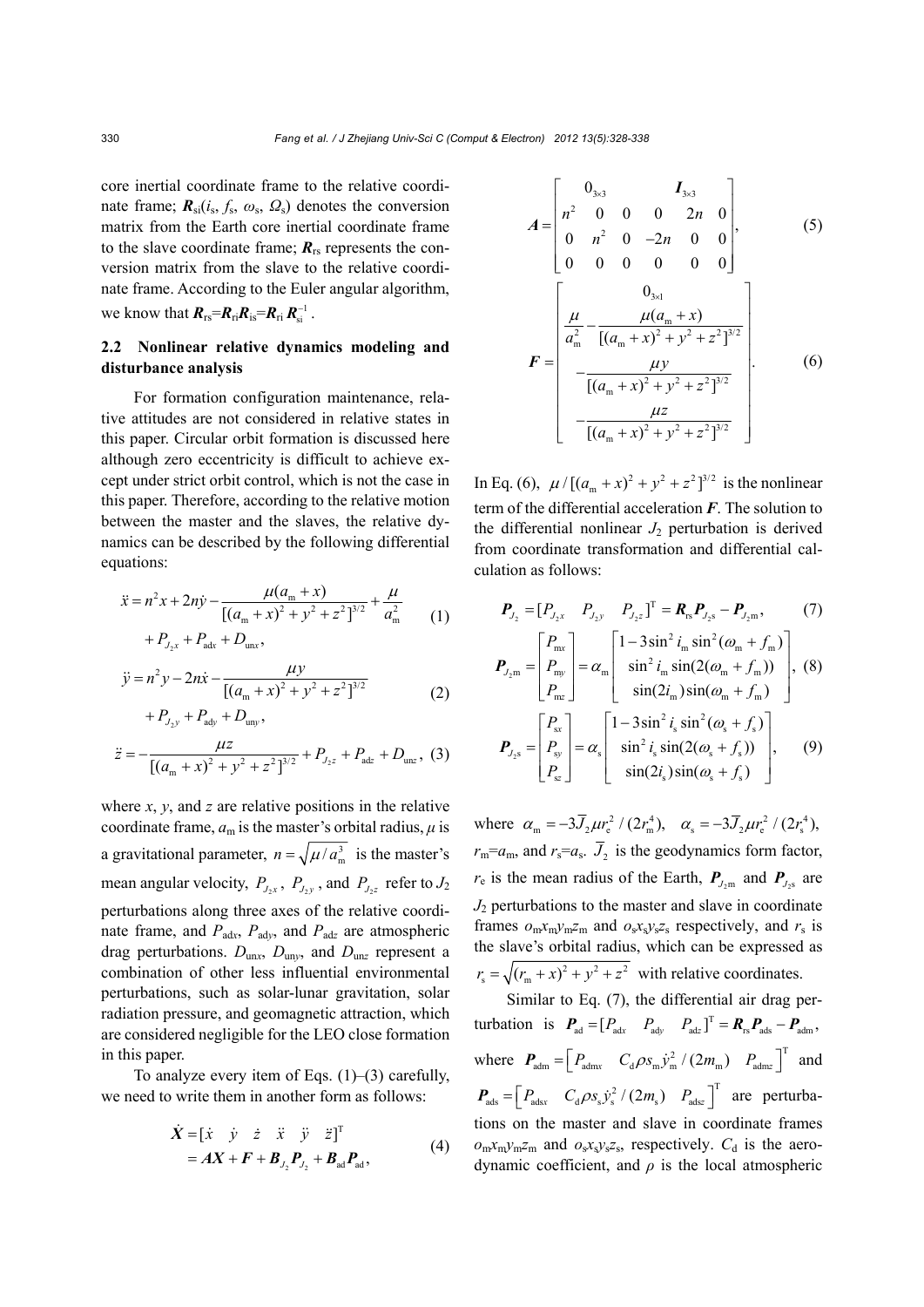density, considered the same because of the tiny orbital altitude intercept between the master and slaves.  $s_m$  and  $s_s$  are their respective windward areas,  $m_m$ and  $m_s$  are masses, and  $\dot{y}_m$  and  $\dot{y}_s$  are tangential velocities.

Generally speaking, these perturbations would be offset directly in most methods, but inaccurately. On the one hand, real models of perturbations are difficult to describe completely; on the other hand, acquisition of the relative state variables of positions  $(x, y, z, \dot{x}, \dot{y}, \text{and } \dot{z})$  and angles  $(f_m \text{ and } f_s)$  associated with perturbations depends on real-time measurement or calculation onboard, which may further introduce errors to the model. Furthermore, some state variables are not easy to measure. For these reasons, a method is proposed to analyze and deal with the nonlinearity and perturbations as disturbances to the ideal relative motion model.

Before the analysis, several reasonable assumptions should be given: the relative states variables have an upper bound; we do not consider the extreme problem of a spacecraft crash.

The Euclidean norm of *F* is derived into the form

$$
\|\boldsymbol{F}\| = \left(\frac{\mu^2}{a_m^2 + 2a_m x + l^2} - \frac{2\mu^2 (a_m + x)}{a_m^2 (a_m^2 + 2a_m x + l^2)^{3/2}} + \frac{\mu^2}{a_m^4}\right)^{2/3},
$$
\n(10)

where  $l = \sqrt{x^2 + y^2 + z^2}$  is the distance between the master and slave. Based on the assumption, it can be derived that  $\|\mathbf{F}\| \leq W_F$ , and  $W_F$  is a positive constant.

According to Eqs. (7)–(9),  $P<sub>J</sub>$  contains angle variables, which are difficult to measure and calculate precisely, and sometimes are undetectable. Unlike *F*,  $P_{J_2}$  is not only norm bounded but has the feature 2  $dP_{J_2}(x, y, z, f_m, f_s)$ d *J J*  $x, y, z, f_m, f$ *t*  $\hat{P}_{J_2}$   $\left\| = \frac{\left\| dP_{J_2}(x, y, z, f_m, f_s) \right\|}{dt} \right\| \leq W_{J_2}$ . It can be proven that  $P_{J_2}$  changes slowly and that  $W_{J_2}$  is a positive

constant.

Similarly, after ignoring very small differences in drag perturbation to  $\dot{x}$  and  $\dot{z}$ , it can also be derived that  $\|\mathbf{P}_{ad}\| = \|\mathbf{P}_{ad}(\dot{y}, f_m, f_s)\| \leq W_{ad}$ . *W*<sub>ad</sub> is also a known positive constant. To sum up, the perturbations discussed above match the disturbance types of Guo and Chen (2005), so different methods will be used to eliminate these classified perturbation influences as disturbances.

# **3 GNSS based positioning for obtaining relative state variables**

Relative position variables associated with perturbations depend on effective relative navigation methods. Here, we introduce a simple relative navigation method for obtaining variables. This is also the premise of the control system in practical applications. In a GNSS based relative positioning method every spacecraft obtains its own position via a GNSS receiver onboard and receives the positions of others through inter-spacecraft links. With differential calculation and filtering, precise relative position results can be obtained. In this paper, a nonlinear dynamics model as given in Eq. (4) is adopted as the state equation:

$$
\boldsymbol{\Gamma} = \dot{\boldsymbol{X}} = A\boldsymbol{X} + \boldsymbol{F} + \boldsymbol{B}_{J_2}\boldsymbol{P}_{J_2} + \boldsymbol{B}_{ad}\boldsymbol{P}_{ad} + \boldsymbol{w}.
$$
 (11)

The observation equation is built as

$$
\mathbf{Z} = \begin{bmatrix} x & y & z & \dot{x} & \dot{y} & \dot{z} \end{bmatrix}^{\mathrm{T}} = \mathbf{R}_{\mathrm{ri}} (\mathbf{Z}_{\mathrm{s}} - \mathbf{Z}_{\mathrm{m}}) + \mathbf{e}_{\mathrm{t}} + \mathbf{v}
$$
\n
$$
= \mathbf{R}_{\mathrm{ri}} ([x_{\mathrm{s}} \quad y_{\mathrm{s}} \quad z_{\mathrm{s}} \quad \dot{x}_{\mathrm{s}} \quad \dot{y}_{\mathrm{s}} \quad \dot{z}_{\mathrm{s}}]^{\mathrm{T}} \tag{12}
$$
\n
$$
- [x_{\mathrm{m}} \quad y_{\mathrm{m}} \quad z_{\mathrm{m}} \quad \dot{x}_{\mathrm{m}} \quad \dot{y}_{\mathrm{m}} \quad \dot{z}_{\mathrm{m}}]^{\mathrm{T}}) + \mathbf{e}_{\mathrm{t}} + \mathbf{v},
$$

where  $\mathbf{Z}_{m}(x_{m}, y_{m}, z_{m}, \dot{x}_{m}, \dot{y}_{m}, \dot{z}_{m})$  indicates the master's state and  $\mathbf{Z}_{s}$ ( $x_s$ ,  $y_s$ ,  $z_s$ ,  $\dot{x}_s$ ,  $\dot{y}_s$ ,  $\dot{z}_s$ ) is the slave's state.  $w$  is system noise and  $v$  is measuring noise (assumed to be white Gaussian noise).  $e_t$  is the error caused by delays in state information transmission between spacecraft. Such delays can be confirmed by virtue of an embedded precise synchronous clock and a computer. An extended Kalman filter needs to be designed to improve the navigation performance (Han *et al.*, 2010). Note that whether for navigation (and filtering) or control, we often need to turn the system into discrete-time in practical engineering, but the process and closed-loop framework will be introduced in future work.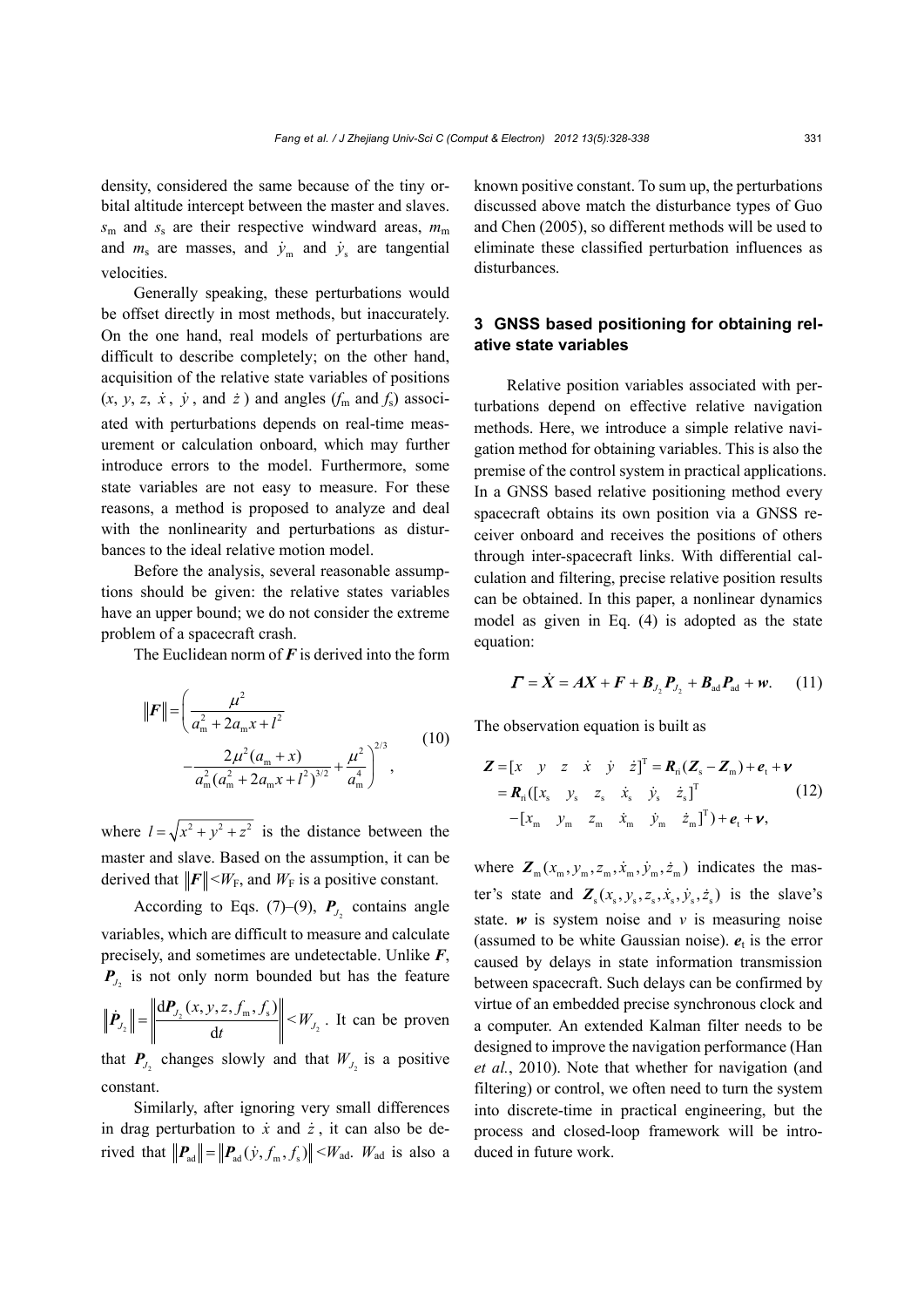### **4 Composite controller design**

## **4.1 DOBC combined with** *H***∞ state feedback controller**

When the initial orbital elements of the formation configuration are determined,  $X_d$  is assumed as the perfect relative state under the ideal space conditions without perturbations. Combined with Eq. (4), the error equation can be formulated as

$$
\dot{e} = \dot{X} - \dot{X}_{d} = Ae + F - F_{d} + B_{J_{2}}P_{J_{2}} + B_{ad}P_{ad} + B_{u}u,
$$
\n(13)

where  $e$  is the relative state error, and  $u$  is the composite control input, which consists of DOBC and state feedback control. The coefficient matrixes are  $\bm{B}_{J_2} = \bm{B}_{ad} = \bm{B}_{u} = \begin{bmatrix} 0_{3\times 3} & I_{3\times 3} \end{bmatrix}^{\mathrm{T}}$ .

State feedback control is widely used in some systems. Here, a classical state feedback controller is designed as  $\tau = KX - KX_d = Ke$ , and *K* is the control gain needing to be determined.

In Eq. (13), we assume the nonlinear term  $F_e = F - F_d$ . It involves state variables *x*, *y*, and *z*, which can be obtained from the relative navigation results in Section 3. Thus, it will be offset during the controller design.

Perturbation  $P_{J_2}$  involves  $f_m$  and  $f_s$ , except for *x*, *y*, and *z*. Real-time  $f_m$  and  $f_s$  are considered not easy to obtain precisely, especially for formation on the track. Therefore,  $P_{J_2}$  is estimated through subsequent observer design. The observer is formulated as

$$
\begin{cases}\n\dot{\gamma} = -LB_{J_2}\hat{P}_{J_2} - L(AX + F_e + B_u u), \\
\hat{P}_{J_2} = \gamma + LX,\n\end{cases}
$$
\n(14)

where  $L$  is the observer gain to be designed and the disturbance observer estimation error is designed as  $e_{P_{J_2}} = P_{J_2} - \hat{P}_{J_2}$ .  $\hat{P}_{J_2}$  is the estimation of  $P_{J_2}$ . Then

$$
\dot{\boldsymbol{e}}_{P_{J_2}} = \dot{\boldsymbol{P}}_{J_2} - \boldsymbol{L}\boldsymbol{B}_{J_2}\boldsymbol{e}_{P_{J_2}} - \boldsymbol{L}\boldsymbol{B}_{ad}\boldsymbol{P}_{ad} \qquad (15)
$$

and *L* should be designed appropriately to make  $e_{P_{J_2}} \rightarrow 0$ .

Next, the composite controller is constructed as

 $\mathbf{u} = -\mathbf{b}F_e - \hat{P}_{J_1} + \tau$ . Denote  $\mathbf{b} = \begin{bmatrix} 0_{3\times3} & I_{3\times3} \end{bmatrix}$ . Substituting  $\boldsymbol{u}$  in Eq. (13) and combining with Eq. (15), the augmented system is constructed as

$$
\begin{bmatrix} \dot{e} \\ \dot{e}_{P_{J_2}} \end{bmatrix} = \begin{bmatrix} A + B_{u}K & B_{J_2} \\ 0_{3\times6} & -LB_{J_2} \end{bmatrix} \begin{bmatrix} e \\ e_{P_{J_2}} \end{bmatrix}
$$
  
+ 
$$
\begin{bmatrix} 0_{6\times3} & B_{ad} \\ I_{3\times3} & -LB_{ad} \end{bmatrix} \begin{bmatrix} \dot{P}_{J_2} \\ P_{ad} \end{bmatrix}.
$$
 (16)

The controller  $\boldsymbol{u}$  consists of three parts: the first is to offset nonlinear impacts, the second is to estimate and compensate  $J_2$  using a disturbance observer, and the last part is used to attenuate drag disturbance and to control relative position through a state feedback controller. Simultaneously, the state feedback controller needs to satisfy asymptotic stability required by  $H_{\infty}$  performances, which will be proved in the next subsection.

#### **4.2 System stability**

Now, the system (16) is proven uniformly ultimately bounded. At the same time, the composite controller gains *K* and *L* can be resolved through a series of demonstrations. Adding an output equation to Eq. (16), the new augmented system can be written as

 $\begin{cases} \dot{\overline{X}} = \overline{A}\overline{X} + \\ = -\overline{B} \end{cases}$ 

 $\overline{Z} = C\overline{X}$ 

 $\left| \overline{Z} \right|$ 

.<br>י

(17)

where

$$
\bar{X} = \begin{bmatrix} e \\ e_{P_{2}} \end{bmatrix}, \quad \bar{A} = \begin{bmatrix} A + B_{u}K & B_{J_{2}} \\ 0 & -LB_{J_{2}} \end{bmatrix},
$$
\n
$$
\bar{B} = \begin{bmatrix} 0 & B_{ad} \\ I & -LB_{ad} \end{bmatrix}, \quad C = [C_{1} \quad C_{2}], \quad D = \begin{bmatrix} P_{J_{2}} \\ P_{ad} \end{bmatrix}.
$$

.<br>,

 $\dot{\overline{X}} = \overline{A}\overline{X} + \overline{B}D$ 

**Theorem 1** In the system (17), for a given  $\alpha > 0$ , if there exist  $Q_1>0$ ,  $P_2>0$ ,  $R_1$ , and  $R_2$  satisfying

$$
\boldsymbol{\Pi} = \begin{bmatrix} \text{sym}(\boldsymbol{G}) & \boldsymbol{Q}_{1}\boldsymbol{C}_{1}^{\mathrm{T}} & 0 & \boldsymbol{B}_{ad} & \boldsymbol{B}_{J_{2}} \\ \boldsymbol{C}_{1}\boldsymbol{Q}_{1}^{\mathrm{T}} & -\alpha\boldsymbol{I} & 0 & 0 & \boldsymbol{C}_{2} \\ 0 & 0 & -\alpha\boldsymbol{I} & 0 & \boldsymbol{P}_{2} \\ \boldsymbol{B}_{ad}^{\mathrm{T}} & 0 & 0 & -\alpha\boldsymbol{I} & -\boldsymbol{B}_{ad}^{\mathrm{T}}\boldsymbol{R}_{2}^{\mathrm{T}} \\ \boldsymbol{B}_{J_{2}}^{\mathrm{T}} & \boldsymbol{C}_{2}^{\mathrm{T}} & \boldsymbol{P}_{2}^{\mathrm{T}} & -\boldsymbol{R}_{2}\boldsymbol{B}_{ad} & -\text{sym}(\boldsymbol{R}_{2}\boldsymbol{B}_{J_{2}}) \end{bmatrix} \\ & < 0, \qquad (18)
$$

2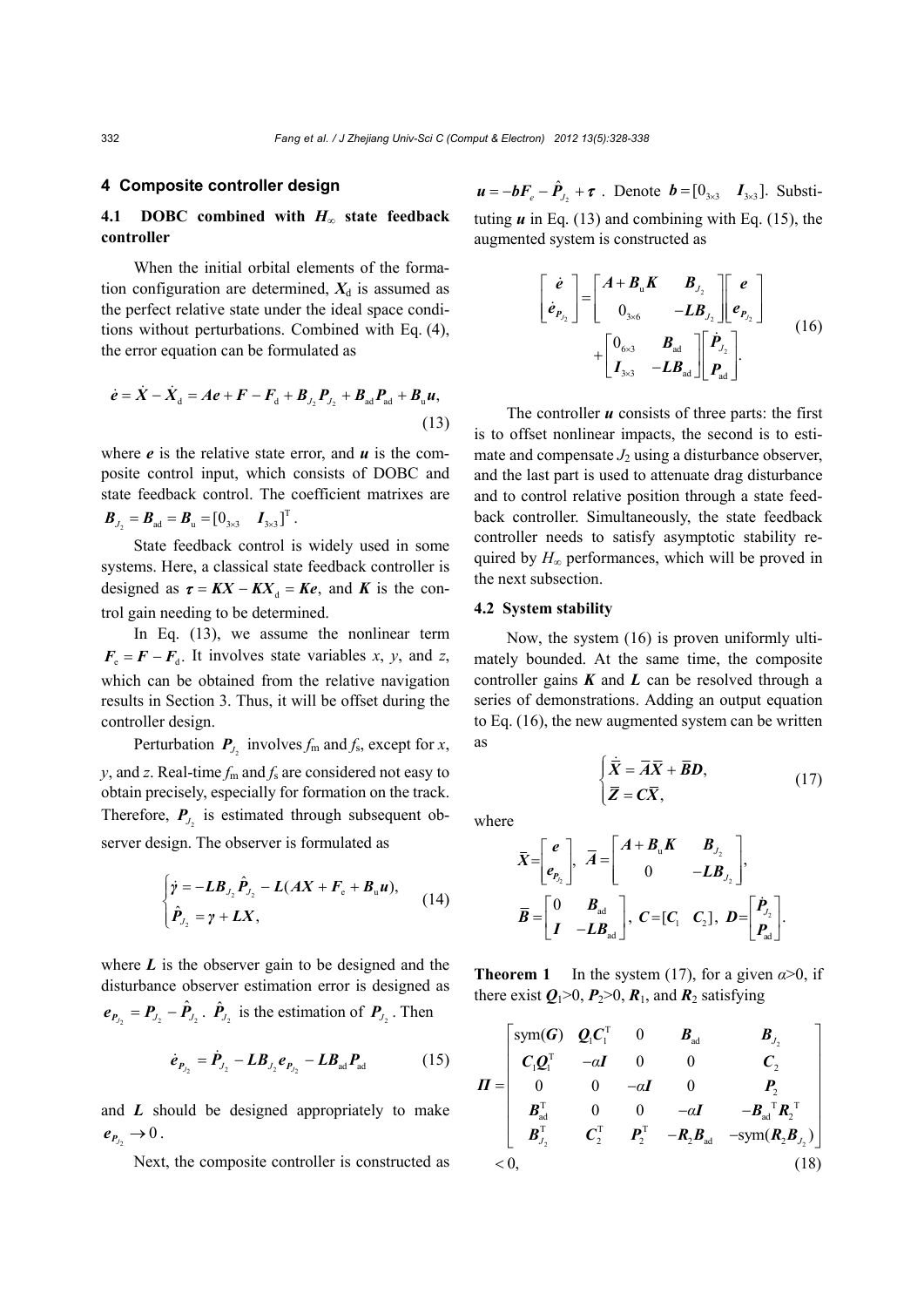where  $G = AQ_1 + B_uR_1$ , sym $(Y) = Y + Y^T$  for a square matrix  $Y$ , then the system  $(17)$  is uniformly ultimately bounded, and satisfies the *H*∞ performance index:  $\|\overline{Z}\| < \alpha \|D\|$ . The controller gain can be obtained as  $K = R_1 Q_1^{-1}$ ,  $L = P_2^{-1} R_2$ .

**Proof** Based on a bounded real lemma (de Souza and Xie, 1992), we substitute  $\overline{A}$ ,  $\overline{B}$ ,  $C$ ,  $D$ . After elementary matrix transformation, it is not difficult to derive

$$
\Pi_{1} = \begin{bmatrix} \text{sym}(\boldsymbol{H}) & \boldsymbol{C}_{1}^{\mathrm{T}} & 0 & \boldsymbol{P}_{1}\boldsymbol{B}_{ad} & \boldsymbol{P}_{1}\boldsymbol{B}_{J_{2}} \\ \boldsymbol{C}_{1} & -\gamma\boldsymbol{I} & 0 & 0 & \boldsymbol{C}_{2} \\ 0 & 0 & -\gamma\boldsymbol{I} & 0 & \boldsymbol{P}_{2} \\ \boldsymbol{B}_{ad}^{\mathrm{T}}\boldsymbol{P}_{1} & 0 & 0 & -\gamma\boldsymbol{I} & -\boldsymbol{B}_{ad}^{\mathrm{T}}\boldsymbol{L}^{\mathrm{T}}\boldsymbol{P}_{2} \\ \boldsymbol{B}_{J_{2}}^{\mathrm{T}}\boldsymbol{P}_{1} & \boldsymbol{C}_{2}^{\mathrm{T}} & \boldsymbol{P}_{2}^{\mathrm{T}} & -\boldsymbol{P}_{2}\boldsymbol{L}\boldsymbol{B}_{ad} & \text{sym}(-\boldsymbol{P}_{2}\boldsymbol{L}\boldsymbol{B}_{J_{2}}) \end{bmatrix} \\ < 0, \tag{19}
$$

where  $H = P_1(A + B_u L)$ ,  $P_1 = Q_1^{-1}$ ,  $P_2 = Q_2^{-1}$ ,  $R_1 =$  $KQ_1$ , and  $R_2 = P_2L$ . Then pre- and post-multiplying inequality (19) by the diagonal matrix diag ${Q_1, I, I, I}$ *I*}, inequality (18) is obtained.

## **5 Saturated controller and stability**

The precision of the micro thruster is satisfied but there is a lack of power when considering high performance configuration control. This may mean that actual thrust may not meet the desired control input, which may even make the system performance unstable. Therefore, the design of the composite controller must take into account the problem of actuator saturation.

 $u_{\text{max}}$  is assumed as the thruster's output maximum. In Section 4, the controller is designed as  $u = -bF_e - \hat{P}_{J_2} + \tau$ , where  $\tau = Ke$ . Combined with the preceding conclusions, *u* is improved to form a saturation controller  $u_s$  as

$$
\boldsymbol{u}_{s} = G(\boldsymbol{\tau}_{s}) = \begin{cases} \boldsymbol{\tau}_{s} - \hat{\boldsymbol{P}}_{J_{2}}, & \|\boldsymbol{\tau}_{s}\| \leq u_{\text{max}} - W_{J_{2}}, \\ \text{sign}(\boldsymbol{\tau}_{s}) \cdot (u_{\text{max}} - W_{J_{2}}), & \|\boldsymbol{\tau}_{s}\| > u_{\text{max}} - W_{J_{2}}. \end{cases}
$$
(20)

Based on the observer (14), setting  $\tau_s = 2Ke$ , and  $\overline{u} = u_s - \tau_s$  as control input, we can obtain

$$
\begin{cases} \n\dot{\overline{X}} = \overline{A}\overline{X} + \overline{B}D + B_{\rm s}\overline{u}, \\ \n\overline{Z} = C\overline{X}. \n\end{cases} \tag{21}
$$

**Theorem 2** Given  $\sigma_1 > 0$ ,  $\sigma_2 > 0$ , and  $\alpha > 0$ , if there exist *Q*1>0, *P*2>0, *R*1, and  $\begin{bmatrix} \mathbf{P}_1 & \mathbf{0} \end{bmatrix}$   $\begin{bmatrix} \mathbf{Q}_1^{-1} \end{bmatrix}$ 2  $\begin{bmatrix} 0 & 1 \\ 2 & 0 \end{bmatrix}$  $\begin{bmatrix} 0 \end{bmatrix} \begin{bmatrix} \boldsymbol{\varrho}_1^{-1} & 0 \end{bmatrix}$  $P = \begin{bmatrix} P_1 & 0 \\ 0 & P_2 \end{bmatrix} = \begin{bmatrix} Q_1^{-1} & 0 \\ 0 & P_2 \end{bmatrix}$  $P_2$  | 0 *P* 

satisfying

$$
A = \begin{bmatrix} P\overline{A} + \overline{A}^{\mathrm{T}}P^{\mathrm{T}} & P\tilde{B} & \tilde{C}^{\mathrm{T}} & P\overline{B} & C^{\mathrm{T}} \\ \tilde{B}^{\mathrm{T}}P^{\mathrm{T}} & -I & \tilde{D}^{\mathrm{T}} & 0 & 0 \\ \tilde{C} & \tilde{D} & -I & \tilde{E} & 0 \\ \overline{B}^{\mathrm{T}}P^{\mathrm{T}} & 0 & \tilde{E}^{\mathrm{T}} & -\alpha^{2}I & 0 \\ C & 0 & 0 & 0 & -I \end{bmatrix} < 0, (22)
$$

where

$$
\tilde{B} = [\sigma_1 \mathbf{T} \quad \sigma_2 \mathbf{B}_s], \quad \tilde{C} = \begin{bmatrix} W \overline{A} \angle \sigma_1 \\ \tilde{K} \angle \sigma_2 \end{bmatrix},
$$
\n
$$
\tilde{D} = \begin{bmatrix} 0 & \sigma_2 W \mathbf{B}_s \angle \sigma_1 \\ 0 & 0 \end{bmatrix}, \quad \tilde{E} = [W \overline{B} \angle \sigma_1 \quad 0]^T,
$$
\n
$$
\tilde{K} = [K \quad 0], \quad W = [W_{y_2} \quad 0],
$$

then the system (21) is uniformly ultimately bounded, and satisfies  $H_{\infty}$  performance  $\|\bar{Z}\|_{2} < \alpha \|\mathbf{D}\|_{2}$ .

**Proof** Define the Lyapunov function as follows:

$$
\mathbf{S} = \int_0^\infty \left[ \mathbf{Z}^{\mathrm{T}} \mathbf{Z} - \alpha^2 \mathbf{D}^{\mathrm{T}} \mathbf{D} + \dot{\mathbf{X}}^{\mathrm{T}} \mathbf{P} \overline{\mathbf{X}} + \overline{\mathbf{X}}^{\mathrm{T}} \mathbf{P} \dot{\overline{\mathbf{X}}} + \frac{1}{\sigma_1^2} \left\| \mathbf{W} \dot{\overline{\mathbf{X}}} \right\|^2 \right. \\ \left. + \frac{1}{\sigma_2^2} \left( \left\| \tilde{\mathbf{K}} \overline{\mathbf{X}} \right\|^2 - \left\| \mathbf{u}_s \right\|^2 \right) \right] dt, \tag{23}
$$

$$
\dot{S} = Z^{\mathrm{T}}Z - \alpha^2 D^{\mathrm{T}}D + \dot{V}
$$
\n
$$
= \overline{X}^{\mathrm{T}}C^{\mathrm{T}}C\overline{X} - \alpha^2 D^{\mathrm{T}}D + \dot{\overline{X}}^{\mathrm{T}}P\overline{X} + \overline{X}^{\mathrm{T}}P\overline{X}
$$
\n
$$
+ \frac{1}{\sigma_1^2} ||W\dot{\overline{X}}||^2 + \frac{1}{\sigma_2^2} (||\tilde{K}\overline{X}||^2 - ||u_s||^2)
$$
\n
$$
= \overline{X}^{\mathrm{T}} \left( P\overline{A} + \overline{A}^{\mathrm{T}}P^{\mathrm{T}} + \frac{1}{\sigma_1^2} \overline{A}^{\mathrm{T}}W^{\mathrm{T}}W\overline{A} + \frac{1}{\sigma_2^2} \tilde{K}^{\mathrm{T}}\tilde{K} + C^{\mathrm{T}}C \right) \overline{X} + D^{\mathrm{T}} \left( \frac{1}{\sigma_1^2} \overline{B}^{\mathrm{T}}W^{\mathrm{T}}W\overline{B} - \alpha^2 I \right) D
$$
\n
$$
+ \left[ 0 \frac{1}{\sigma_2} u_s^{\mathrm{T}} \right] \left[ \begin{matrix} -I & 0 & 0 \\ 0 & \frac{\sigma_2^2}{\sigma_1^2} B_s^{\mathrm{T}}W^{\mathrm{T}}W B_s - I \end{matrix} \right] \left[ \begin{matrix} 0 \\ \frac{1}{\sigma_2} u_s \end{matrix} \right]
$$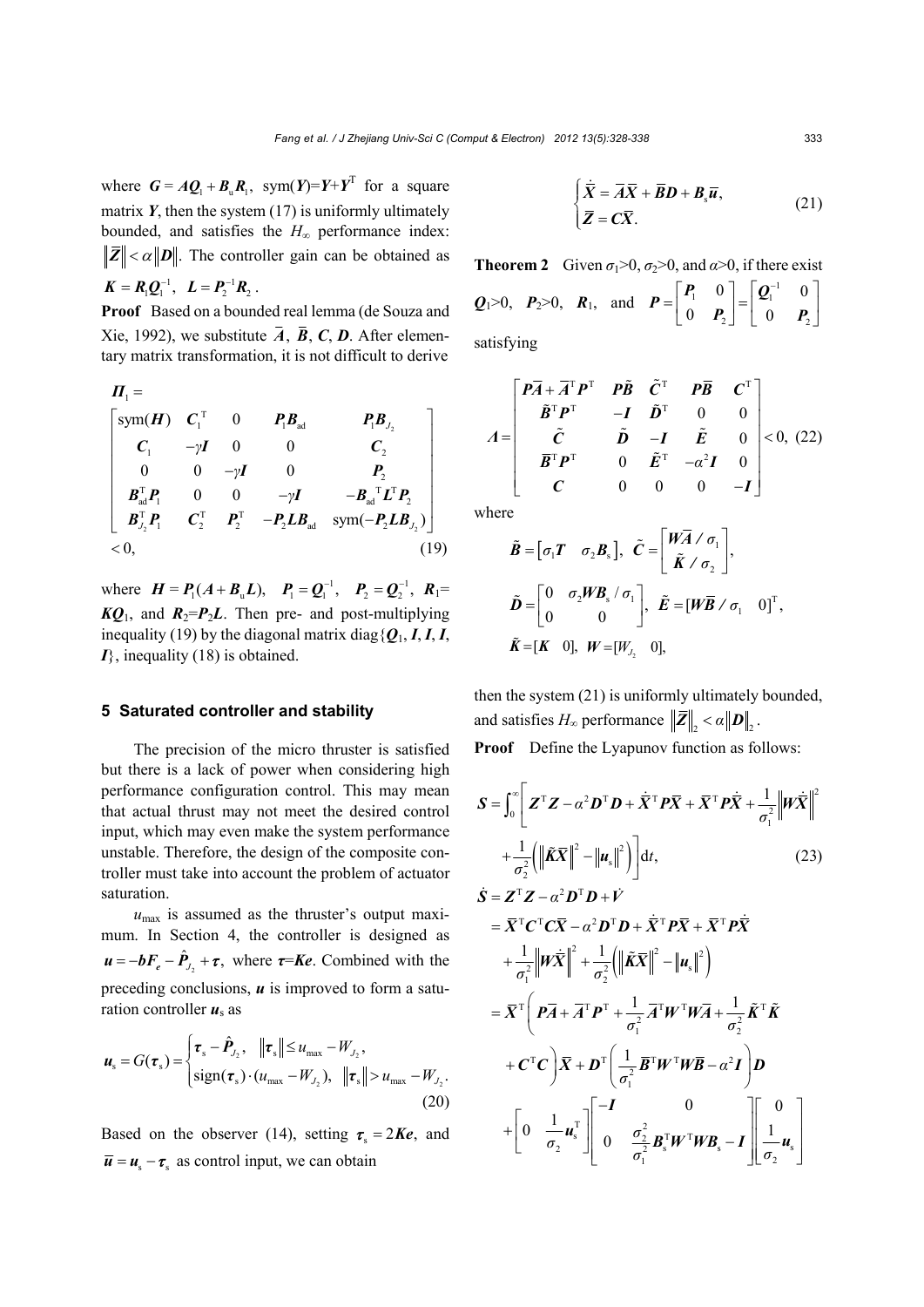$$
+\left[0 \frac{1}{\sigma_2} u_s^{\mathrm{T}}\right] \left[\frac{0}{\sigma_2} \frac{1}{\sigma_1^2} B_s^{\mathrm{T}} W^{\mathrm{T}} W \overline{B}\right] D
$$
  
+
$$
D^{\mathrm{T}} \left[\frac{0}{\sigma_2^2} B_s^{\mathrm{T}} W^{\mathrm{T}} W \overline{B}\right] \left[\frac{1}{\sigma_2} u_s\right]
$$
  
+
$$
\overline{X}^{\mathrm{T}} \left[0 \frac{\sigma_2 P B_s + \frac{\sigma_2}{\sigma_1^2} \overline{A}^{\mathrm{T}} W^{\mathrm{T}} W B_s\right] \left[\frac{1}{\sigma_2} u_s\right]
$$
  
+
$$
\left[0 \frac{1}{\sigma_2} u_s^{\mathrm{T}}\right] \left[0 \frac{\sigma_2 P B_s + \frac{\sigma_2}{\sigma_1^2} \overline{A}^{\mathrm{T}} W^{\mathrm{T}} W B_s\right]^{\mathrm{T}} \overline{X}
$$
  
+
$$
\overline{X}^{\mathrm{T}} \left(P \overline{B} + \frac{1}{\sigma_1^2} \overline{A}^{\mathrm{T}} W^{\mathrm{T}} W \overline{B}\right) D
$$
  
+
$$
D^{\mathrm{T}} \left(P \overline{B} + \frac{1}{\sigma_1^2} \overline{A}^{\mathrm{T}} W^{\mathrm{T}} W \overline{B}\right)^{\mathrm{T}} \overline{X}
$$
  
=
$$
p^{\mathrm{T}} A_1 p,
$$

where  

$$
\Lambda_1 =
$$

$$
\begin{bmatrix}\n\vec{P} \cdot \vec{A} + \vec{A}^{\mathrm{T}} \vec{P}^{\mathrm{T}} + \tilde{C}^{\mathrm{T}} \tilde{C} + C^{\mathrm{T}} C & \vec{P} \tilde{B} + \tilde{C}^{\mathrm{T}} \tilde{D} & \vec{P} \vec{B} + \tilde{C}^{\mathrm{T}} \tilde{E} \\
\vec{B}^{\mathrm{T}} \vec{P}^{\mathrm{T}} + \tilde{D}^{\mathrm{T}} \tilde{C} & \vec{D}^{\mathrm{T}} \tilde{D} - I & \vec{D}^{\mathrm{T}} \tilde{E} \\
\vec{B}^{\mathrm{T}} \vec{P}^{\mathrm{T}} + \tilde{E}^{\mathrm{T}} \tilde{C} & \vec{E}^{\mathrm{T}} \tilde{D} & \vec{E}^{\mathrm{T}} \tilde{E} - \alpha^2 I\n\end{bmatrix},
$$
\n
$$
p = \begin{bmatrix}\n\vec{X}^{\mathrm{T}} & 0 & \vec{u}_s^{\mathrm{T}} / \sigma_2 & \vec{D}^{\mathrm{T}}\n\end{bmatrix}.
$$

Exchanging rows and columns of *Λ*1, it can be shown that *Λ*<0 is equivalent to *Λ*<sub>1</sub><0 according to the Schur supplementary lemma. Then if we substitute  $\overline{A}$ ,  $\overline{B}$ , *C*, *D*,  $\tilde{B}$ ,  $\tilde{C}$ ,  $\tilde{D}$ ,  $\tilde{E}$ ,  $\tilde{K}$ , *W* to *Λ*, using matrix elementary transformation and multiplying the diagonal matrix diag{*Q*1, *I*, *I*, *I*, *I*, *I*, *I*, *I*, *I*}, Theorem 2 can be obtained (see the Appendix).  $K = R_1 Q_1^{-1}$ ,  $L = P_2^{-1}R_2$ , and Eq. (21) is uniformly ultimately bounded and satisfies  $\|\overline{Z}\|_{2} < \alpha \|D\|_{2}$ . The proof is completed.

## **6 Simulations**

To demonstrate the efficiency of the proposed methods, LEO formation of three-satellite diversion was adopted as an example for numerical simulations in this study. To make the example similar to a real situation, very low eccentricity  $(\leq 0.001)$  was still used as the initial element, but the equivalent influences could be ignored for flying-around formation control in this study, as shown by Canuto *et al.* (2011). The initial values of formation orbital parameters are given in Table 1.

| Table 1 The initial values of formation orbital elements |  |  |  |  |  |  |
|----------------------------------------------------------|--|--|--|--|--|--|
|----------------------------------------------------------|--|--|--|--|--|--|

| Parameter | Value                  |                        |                        |  |  |
|-----------|------------------------|------------------------|------------------------|--|--|
|           | Master                 | Slave 1                | Slave 2                |  |  |
| a         | $7.1356\times10^{6}$ m | $7.1356\times10^{6}$ m | $7.1356\times10^{6}$ m |  |  |
| e         | 0.00104761             | 0.00092569             | 0.00092569             |  |  |
| i         | 98.4247°               | 98.4260°               | 98.4247°               |  |  |
| Ω         | 220.2500°              | 220.2492°              | 220.2516°              |  |  |
| $\omega$  | $90.0000$ °            | 108.5471°              | $71.4530^{\circ}$      |  |  |

*a*: orbital radius; *e*: eccentricity; *i*: inclination; *Ω*: right ascension of the ascending node (RAAN); *ω*: argument of perigee

According to Theorem 2, we designed parameters as  $\sigma_1 = 2$ ,  $\sigma_2 = 3$ , and  $\alpha = 20$ . By solving Eq. (15), we obtained the parameter  $K$  of the state feedback controller and observer gain *L*:

$$
\boldsymbol{K} = \begin{bmatrix} -k_1 & k_2 & 0 & -k_3 & -k_4 & 0 \\ -k_2 & -k_1 & 0 & k_4 & -k_3 & 0 \\ 0 & 0 & -k_1 & 0 & 0 & -k_3 \end{bmatrix},
$$

where  $k_1$ =31.9832,  $k_2$ =0.0732,  $k_3$ =81.2185,  $k_4$ =0,

$$
L = \begin{bmatrix} 0 & 0 & 0 & -1.7536 & -0.0000 & 0 \\ 0 & 0 & 0 & -0.0000 & -1.7536 & 0 \\ 0 & 0 & 0 & 0 & 0 & -1.7536 \end{bmatrix}.
$$

First, we chose GPS (single point positioning error <1 m (spherical error probable, SEP)) as representative of GNSS to validate the relative navigation method in this paper. We assumed that every vehicle was equipped with one GPS receiver and that the relative attitude could not be determined, so only relative positioning was considered and simulated here. Through a nonlinear filter, the relative position errors converged rapidly to the order of  $10^{-3}$  m, and the velocity to  $10^{-4}$  m/s. Fig. 2 shows the *Y<sub>r</sub>* axis relative position error, which was worse than those of the other two directions. The amplified section indicated that the error reached  $\pm 0.012$  m. By plotting the relative position coordinates obtained from the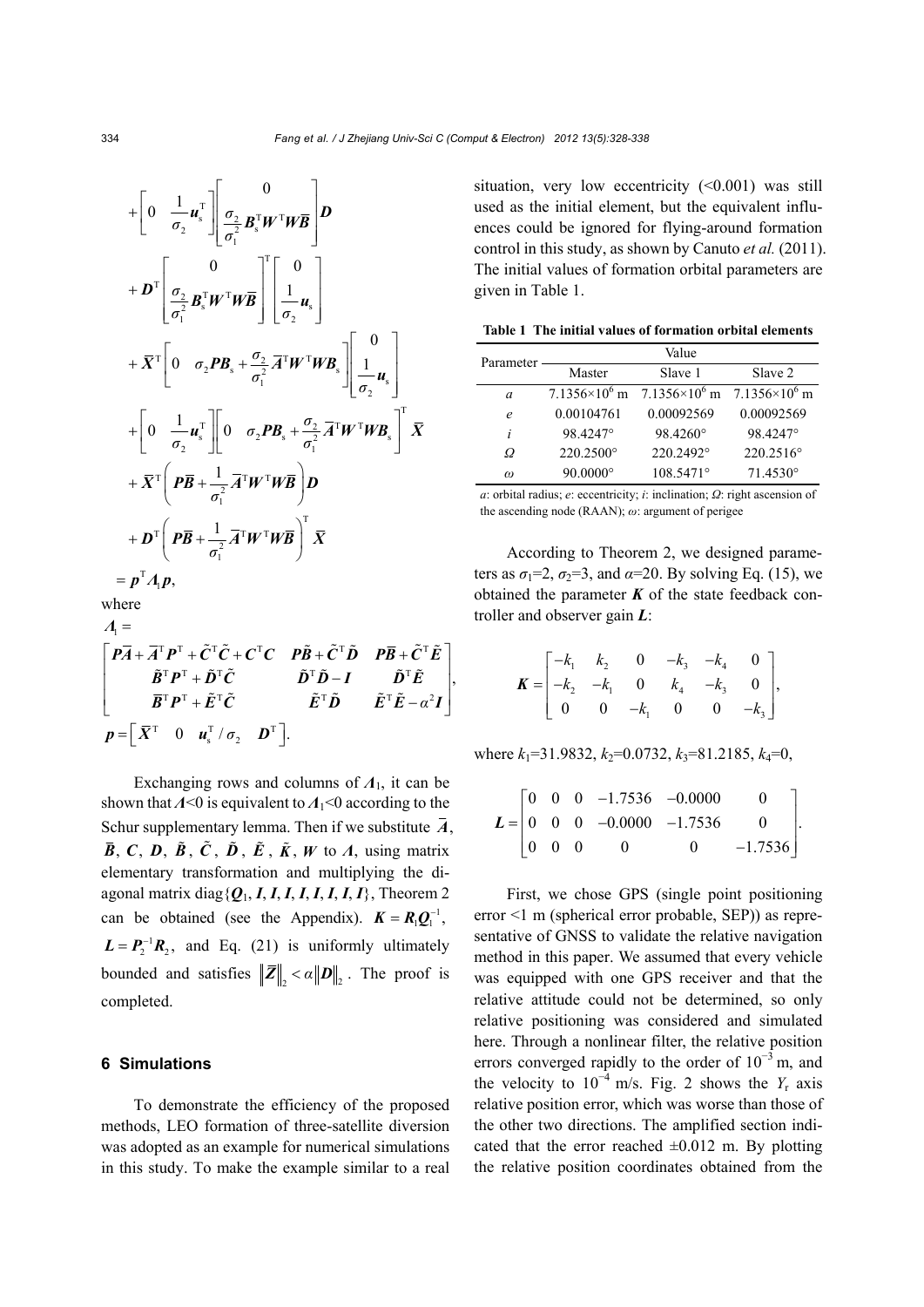positioning algorithm, the diversion trajectory (Fig. 3) was obtained.



**Fig. 2** Relative position error  $(Y_r \text{ axis})$  of formation **navigation** 



**Fig. 3 Formation diversion trajectory calculated by relative positioning** 

Many control methods for formation configuration maintenance are used such as PID control and sliding mode control, but few of them aim to reject types of disturbances. In this section, to deal with this class of nonlinear formation system with various perturbations, the proposed composite controller was simulated. At the same time, an  $H_{\infty}$  control method similar to that adopted by Massioni *et al.* (2011) was compared with our presented method. Fig. 4 shows relative position maintenance errors using the composite control law. The errors decreased in hundreds of seconds regardless of the actuator's features. Fig. 5 shows that the designed disturbance observer can estimate the perturbation terms quickly and exactly.

Fig. 6 shows the *Y<sub>r</sub>* axis comparison result using the common *H*∞ controller (Sun *et al.*, 2004) and the composite disturbance attenuation controller. Clearly, our proposed method had higher precision, and the relative position errors were reduced by 60%–70% compared with conventional methods.

Nevertheless, all the simulation results above reveal the control effect without considering the saturation restriction, so the saturation controller was simulated here. We assumed that the control acceleration level was  $10^{-6}$  m/s<sup>2</sup>. Fig. 7 presents the position tracking errors, which converged slowly but less than 0.02 m from the partial enlarged details. Also, the control acceleration was kept below  $\pm 2 \times 10^{-6}$  m/s<sup>2</sup>. The screenshot (Fig. 8) shows the details of the control input signals for the micro thrust actuators. The actuators were assumed to have been installed symmetrically in three directions without noises, and the control signals were the total accelerations in the three directions.



**Fig. 4 Relative position tracking errors using the proposed controller** 



**Fig. 5**  $P_{J_2}$  estimation ( $Y_r$  axis) using the observer



**Fig. 6 Comparison of relative position errors**  $(Y_r \text{ axis})$ 



**Fig. 7 Position tracking errors using the proposed saturation controller**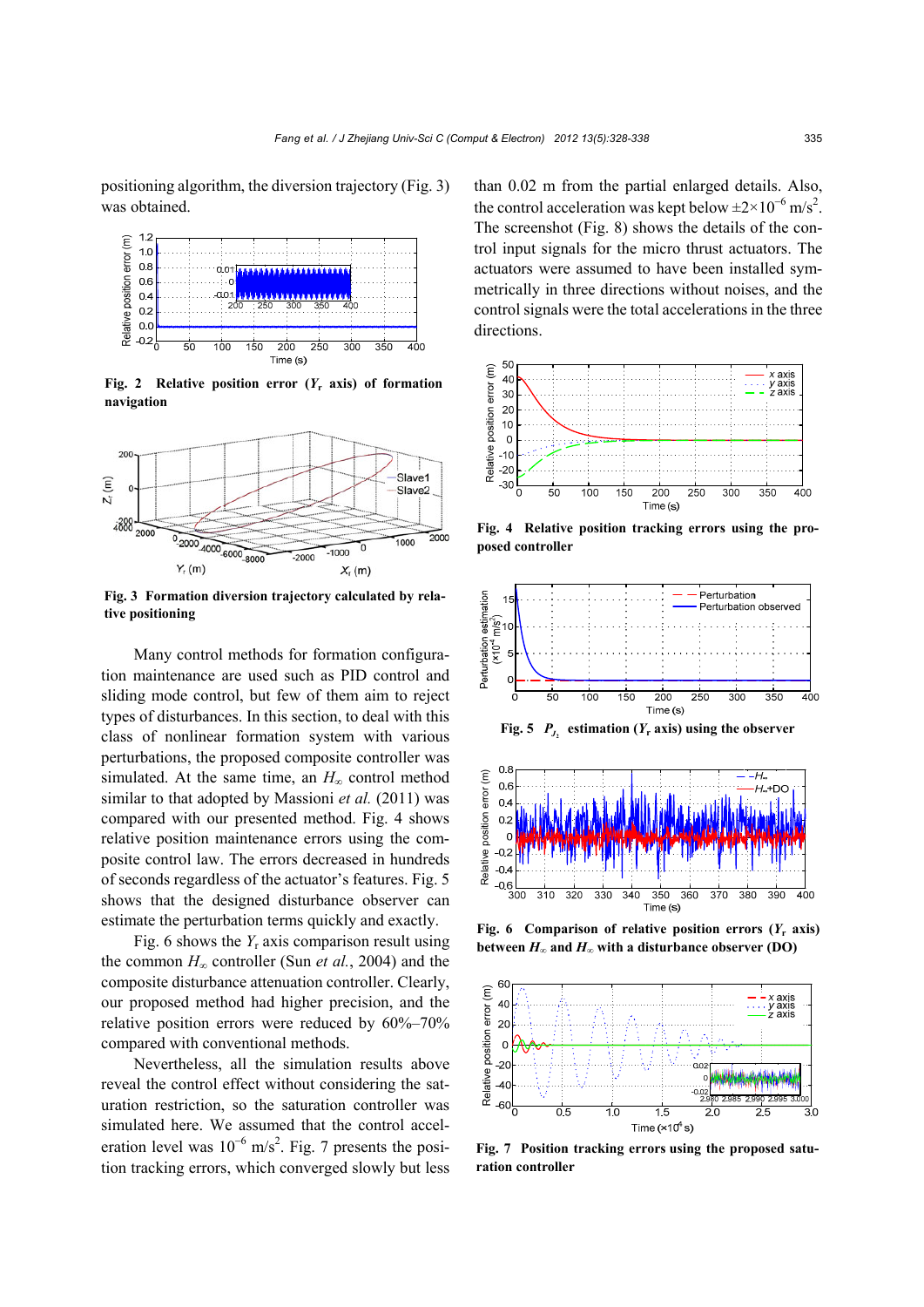

**Fig. 8 Control acceleration of thrusters** 

## **7 Conclusions**

In this paper, the nonlinear relative dynamics is constructed with analysis of primary perturbations for precise spacecraft formation missions. A feasible method is presented to classify the perturbations into different types of model disturbances, which contain slow variations and are norm bounded. Then, based on the dynamics equations above, a nonlinear filter is designed for accurate GNSS relative positioning. Utilizing the positioning results simultaneously, a composite disturbance attenuation controller is described to keep the configuration of the formation mission. The controller consists of DOBC combined with  $H_{\infty}$  state feedback with advantages of estimating and rejecting corresponding disturbances. For a better control effect, the saturated controller is designed under the condition of micro thrusters as actuators. By designing an appropriate Lyapunov function, the stability of the system is proved. Through numerical simulation, the GNSS relative positioning errors are reduced to within  $\pm 0.01$  m. Also, the relative position error could be controlled within  $\pm 0.02$  m while keeping the control acceleration less than  $2 \times 10^{-6}$  m/s<sup>2</sup>. These results show that the system model, nonlinear filter, and composite controller are all able to meet the requirements of relative navigation and configuration maintenance for high performance formation missions.

## **Acknowledgements**

This work was partially supported by Associate Prof. Pei-ling CUI and Associate Prof. Wei QUAN, Beihang University, China. The authors also gratefully acknowledge the helpful comments and suggestions of the anonymous reviewers.

#### **References**

- Alfriend, K.T., Schaub, H., Gim, D.W., 2000. Gravitational Perturbations, Nonlinearity and Circular Orbit Assumption Effect on Formation Flying Control Strategies. American Astronautical Society Guidance & Control Conf., AAS 00-012, p.1-20.
- Buist, P.J., Teunissen, P.J.G., Verhagen, S., Giorgi, G., 2011. A vectorial bootstrapping approach for integrated GNSS-based relative positioning and attitude determination of spacecraft. *Acta Astron.*, **68**(7-8):1113-1125. [doi:10.1016/j.actaastro.2010.09.027]
- Canuto, E., 2007. Embedded model control: outline of the theory. *ISA Trans.*, **46**(3):363-377. [doi:10.1016/j.isatra. 2007.01.006]
- Canuto, E., Molano-Jimenez, A., Perez-Montenegro, C., Massotti, L., 2011. Long-distance, drag-free, low-thrust, LEO formation control for Earth gravity monitoring. *Acta Astron.*, **69**(7-8):571-582. [doi:10.1016/j.actaastro.2011. 04.018]
- Clohessy, W.H., Wiltshire, R.S., 1960. Terminal guidance system for satellite rendezvous. *J. Aerosp. Sci.*, **27**(9):653- 658.
- de Souza, C.E., Xie, L., 1992. On the discrete-time bounded real lemma with application in the characterization of static state feedback *H*∞ controllers. *Syst. Control Lett.*, **18**(1):61-71. [doi:10.1016/0167-6911(92)90108-5]
- Fang, J.C., Gong, X.L., 2010. Predictive iterated Kalman filter for INS/GPS integration and its application to SAR motion compensation. *IEEE Trans. Instrum. Meas.*, **59**(4): 909-915. [doi:10.1109/TIM.2009.2026614]
- Guo, L., Chen, W.H., 2005. Disturbance attenuation and rejection for systems with nonlinearity via DOBC approach. *Int. J. Rob. Nonl. Control*, **15**(3):109-125. [doi:10.1002/ rnc.978]
- Guo, L., Feng, C.B., Chen, W.H., 2006. A survey of disturbance-observer-based control for dynamic nonlinear system. *Dynam. Cont. Discr. Impul. Syst.*, **13**:79-84.
- Han, K., Hao, W., Jin, Z.H., 2010. Magnetometer-only linear attitude estimation for bias momentum pico-satellite. *J. Zhejiang Univ.-Sci. A (Appl. Phys. & Eng.)*, **11**(6):455- 464. [doi:10.1631/jzus.A0900725]
- Massioni, P., Keviczky, T., Gill, E., Verhaegen, M., 2011. A decomposition-based approach to linear time-periodic distributed control of satellite formations. *IEEE Trans. Control Syst. Technol.*, **19**(3):481-492. [doi:10.1109/ TCST.2010.2051228]
- Schaub, H., Vadali, S.R., Junkins, J.L., Alfriend, K.T., 2000. Spacecraft formation flying control using mean orbit elements. *J. Astron. Sci.*, **48**(1):69-87.
- Sun, D., Zhou, F.Q., Zhou, J., 2004. Robust control for multiple spacecraft flying. *J. Proj. Rock. Miss. Guid.*, **24**(2): 279-281.
- Vaddi, S.S., Vadali, S.R., Alfriend, K.T., 2003. Formation flying: accommodating nonlinearity and eccentricity perturbations. *J. Guid. Control Dyn.*, **26**(2):214-223. [doi:10.2514/2.5054]
- Wang, Z.K., Zhang, Y.L., 2007. Design and verification of a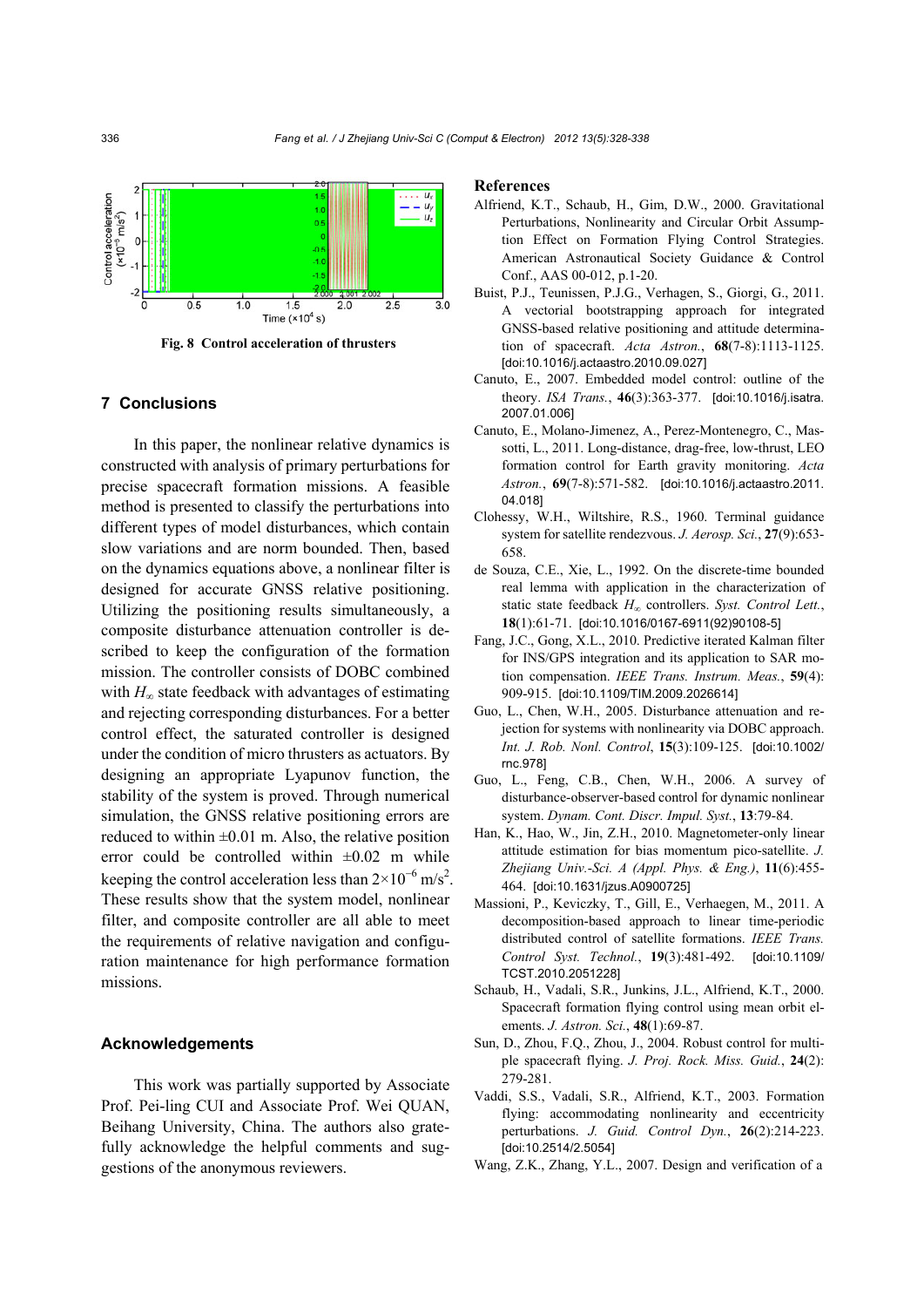robust formation keeping controller. *Acta Astron.*, **61**(7-8):565-574. [doi:10.1016/j.actaastro.2007.01.064]

- Winternitz, L.M.B., Bamford, W.A., Heckler, G.W., 2009. A GPS receiver for high-altitude satellite navigation. *IEEE J. Sel. Top. Signal Process.*, **3**(4):541-556. [doi:10.1109/ JSTSP.2009.2023352]
- Wnuk, E., Golebiewska, J., 2007. Relative satellite motion in a formation. *Adv. Space Res.*, **40**(1):35-42. [doi:10.1016/j. asr.2007.01.049]
- Xu, G.Y., Wang, D.W., 2008. Nonlinear dynamic equations of satellite relative motion around an oblate Earth. *J. Guid. Control Dyn.*, **31**(5):1521-1524. [doi:10.2514/1.33616]
- Yoon, S., Lundberg, J.B., 2001. Euler angle dilution of precision in GPS attitude determination. *IEEE Trans. Aerosp. Electron. Syst.*, **37**(3):1077-1083. [doi:10.1109/7.953258]
- You, Z.H., Li, B., Dong, Z.H., 2005. Status and key technologies of spacecraft formation on Sun-Earth Lagrange point. *Aerosp. China*, **5**(7):27-31 (in Chinese).
- Zhang, J.X., Cao, X.B., Wang, J.H., Lin, X.H., 2009. Configuration, orbit design of InSAR formation based on mean elements. *IEEE Trans. Aerosp. Electron. Syst.*, **45**(2):747-752. [doi:10.1109/TAES.2009.5089555]
- Zhang, Y.L., Zeng, G.Q., Wang, Z.K., 2008. Theories and Applications of Distributed Satellites System. Science Publishing Company, Beijing (in Chinese).

## **Appendix: Proof of Theorem 2**

As denoted, 
$$
\boldsymbol{P} = \begin{bmatrix} \boldsymbol{P}_1 & 0 \\ 0 & \boldsymbol{P}_2 \end{bmatrix} = \begin{bmatrix} \boldsymbol{Q}_1^{-1} & 0 \\ 0 & \boldsymbol{P}_2 \end{bmatrix}
$$
, substiti-

tuting  $\overline{A}$ ,  $\overline{B}$ ,  $C$ ,  $D$ ,  $\tilde{B}$ ,  $\tilde{C}$ ,  $\tilde{D}$ ,  $\tilde{E}$ ,  $\tilde{K}$ ,  $W$  to  $\Lambda$  with matrix elementary transformation, we can obtain

$$
\boldsymbol{\Lambda} = \begin{bmatrix} \boldsymbol{\Lambda}_{a} & \boldsymbol{\Lambda}_{b} \end{bmatrix} < \boldsymbol{0}, \tag{A1}
$$

where

$$
A_{a} = \begin{bmatrix} A_{11} & 0 & \sigma_{2}P_{1}B_{u} & A_{14} & \frac{1}{\sigma_{2}}K^{T} \\ \frac{1}{\sigma_{2}}K^{T} & -I & 0 & 0 & 0 \\ * & * & -I & \frac{\sigma_{2}}{\sigma_{1}}(W_{J_{2}}B_{u})^{T} & 0 \\ * & * & * & -I & 0 \\ * & * & * & * & -I & 0 \\ * & * & * & * & * & * \\ * & * & * & * & * & * \\ * & * & * & * & * & * \\ * & * & * & * & * & * \end{bmatrix},
$$

$$
A_{\text{b}} = \begin{bmatrix} 0 & P_{\text{1}}B_{\text{ad}} & C_{\text{1}}^{\text{T}} & P_{\text{1}}B_{\text{J}_{2}} \\ 0 & 0 & 0 & 0 \\ 0 & 0 & 0 & 0 \\ 0 & \frac{1}{\sigma_{\text{1}}}W_{\text{J}_{2}}B_{\text{ad}} & 0 & A_{\text{49}} \\ 0 & 0 & 0 & 0 \\ -\alpha^{2}I & 0 & 0 & P_{2}^{\text{T}} \\ * & -\alpha^{2}I & 0 & A_{\text{79}} \\ * & * & -I & C_{2} \\ * & * & * & A_{\text{99}} \end{bmatrix},
$$

where '\*' denotes symmetric terms of a symmetric matrix, and

$$
A_{11} = \text{sym}(\bm{P}_1(A + \bm{B}_{\mathrm{u}}\bm{K})),
$$
  
\n
$$
A_{14} = [\bm{W}_{J_2}(A + \bm{B}_{\mathrm{u}}\bm{K})]^T / \sigma_1,
$$
  
\n
$$
A_{49} = [(\bm{W}_{J_2}\bm{B}_{J_2})^T / \sigma_1]^T,
$$
  
\n
$$
A_{79} = -(\bm{P}_2\bm{L}\bm{B}_{\mathrm{ad}})^T,
$$
  
\n
$$
A_{99} = -\text{sym}(\bm{P}_2\bm{L}\bm{W}_{J_2}).
$$

Pre- and post-multiplying inequality (A1) by diag $\{Q_1,$  $I, I, I, I, I, I, I, I, I$ , inequality (A2) can be obtained:

$$
\boldsymbol{\Theta} = \begin{bmatrix} \boldsymbol{\Theta}_{a} & \boldsymbol{\Theta}_{b} \end{bmatrix} < 0, \tag{A2}
$$

where

$$
\boldsymbol{\Theta}_{a} = \begin{bmatrix} \boldsymbol{\Theta}_{11} & 0 & \sigma_{2} \boldsymbol{B}_{u} & \boldsymbol{\Theta}_{14} & \frac{1}{\sigma_{2}} \boldsymbol{R}_{1}^{\mathrm{T}} \\ * & -\boldsymbol{I} & 0 & 0 & 0 \\ * & * & -\boldsymbol{I} & \frac{\sigma_{2}}{\sigma_{1}} \boldsymbol{W}_{22} \boldsymbol{B}_{u}^{\mathrm{T}} & 0 \\ * & * & * & -\boldsymbol{I} & 0 \\ * & * & * & * & * & -\boldsymbol{I} \\ * & * & * & * & * & * \\ * & * & * & * & * & * \\ * & * & * & * & * & * \end{bmatrix},
$$